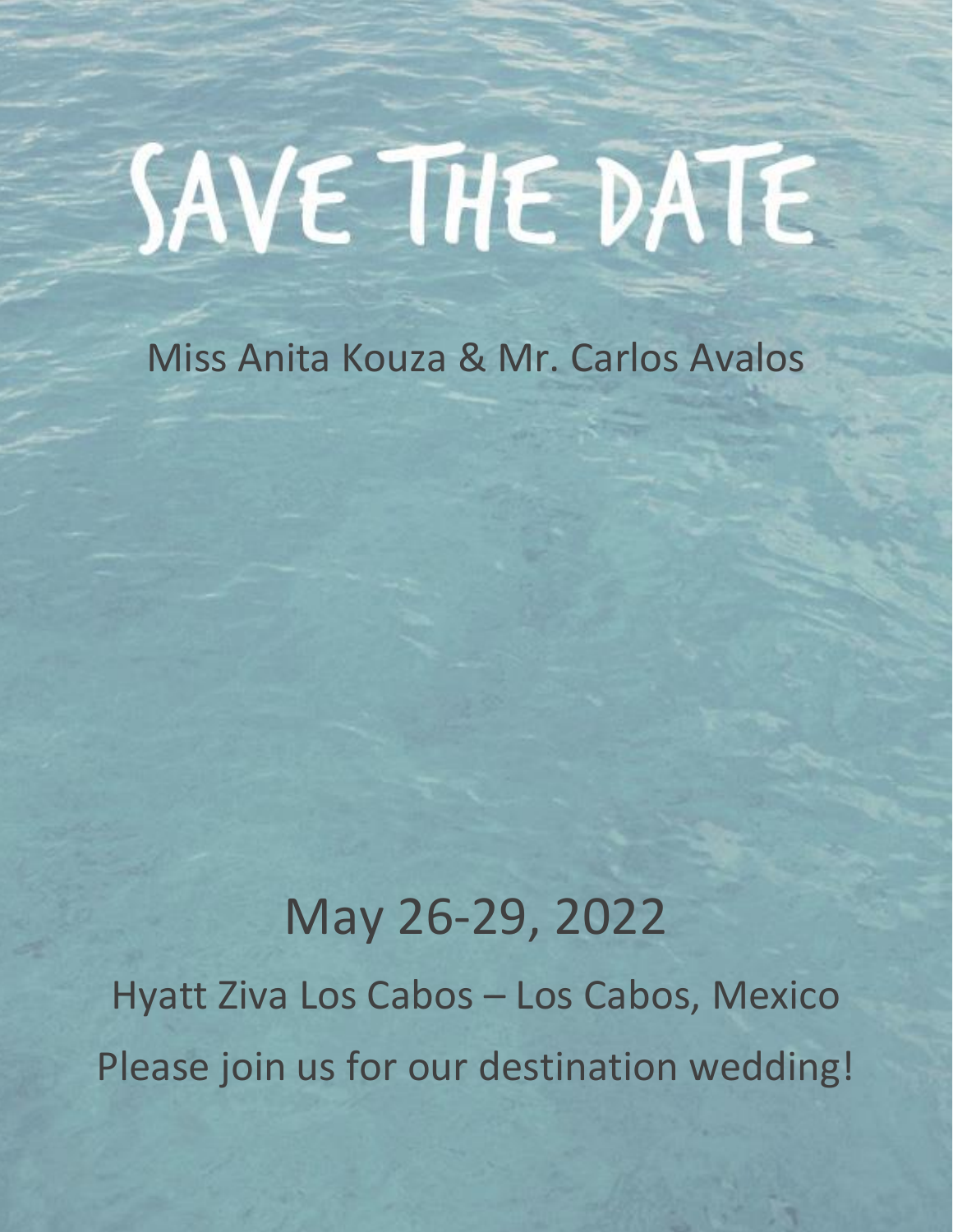

### **\*\*\*\*\*\*\*\*\*\* To join us simply fill out this secured link: \*\*\*\*\*\*\*\*\*\***

\*RESERVATION LINK:<https://www.beachbumvacation.com/reservation/>

Our wedding travel concierge is Joanne



Phone: 1-877-943-8282 Ext 25 Email: Joanne@beachbumvacation.com

**For a faster response time, please email Joanne. Bookings must be made via our online form at [www.beachbumvacations.com/reservation](http://www.beachbumvacations.com/reservation) to ensure accuracy. Reservations cannot be made via phone.**

\*ALL-INCLUSIVE\*

\* Rates are based on travel between May 25 – June 1, 2022 for a minimum of 3 nights and are PER PERSON (pp)

**Hyatt Ziva Los Cabos**

#### **Travel Window May 25-June 1, 2022**

#### **Prices are PER PERSON with transfers and do not include airfare**

| Master with 2 Double Beds - Prices are per person |               |               |               |               |               |
|---------------------------------------------------|---------------|---------------|---------------|---------------|---------------|
|                                                   | 3 Night Total | 4 Night Total | 5 Night Total | 6 Night Total | 7 Night Total |
| Single Occupancy                                  | \$1255        | \$1675        | \$2095        | \$2515        | \$2935        |
| Double Occupancy                                  | \$735         | \$975         | \$1215        | \$1455        | \$1695        |
| Triple Occupancy                                  | \$610         | \$806         | \$1002        | \$1198        | \$1394        |
| Quad Occupancy                                    | \$547         | \$721         | \$895         | \$1069        | \$1243        |
| Child age 2-12                                    | \$238         | \$306         | \$374         | \$442         | \$510         |

| Ziva Suite-King bed - Prices are per person |               |               |               |               |               |
|---------------------------------------------|---------------|---------------|---------------|---------------|---------------|
|                                             | 3 Night Total | 4 Night Total | 5 Night Total | 6 Night Total | 7 Night Total |
| Single Occupancy                            | \$1278        | \$1706        | \$2134        | \$2562        | \$2990        |
| Double Occupancy                            | \$747         | \$991         | \$1235        | \$1479        | \$1723        |
| Triple Occupancy                            | \$617         | \$816         | \$1015        | \$1214        | \$1413        |
| Child age 2-12                              | \$238         | \$306         | \$374         | \$442         | \$510         |

| Pool View Master Suite Double - Prices are per person |               |               |               |               |               |
|-------------------------------------------------------|---------------|---------------|---------------|---------------|---------------|
|                                                       | 3 Night Total | 4 Night Total | 5 Night Total | 6 Night Total | 7 Night Total |
| Single Occupancy                                      | \$1289        | \$1721        | \$2153        | \$2585        | \$3017        |
| Double Occupancy                                      | \$750         | \$995         | \$1240        | \$1485        | \$1730        |
| <b>Triple Occupancy</b>                               | \$620         | \$820         | \$1020        | \$1220        | \$1420        |
| Quad Occupancy                                        | \$554         | \$731         | \$908         | \$1085        | \$1262        |
| Child age 2-12                                        | \$238         | \$306         | \$374         | \$442         | \$510         |

www.BEACHBUMVACATTEN.com

"TRAVEL THE WORLD WITH US"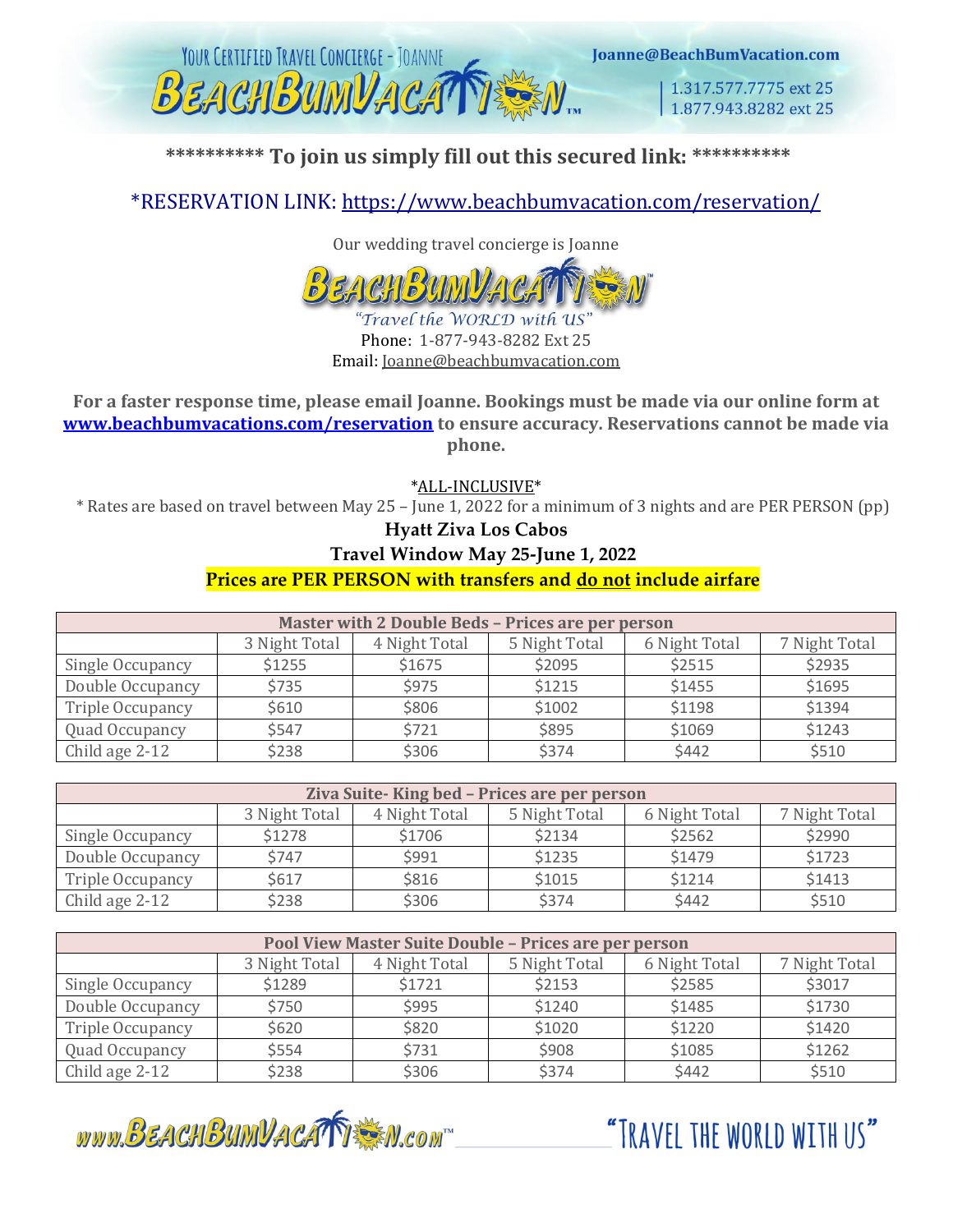

#### \*\* Airfare is not included in the price above\*\*

#### If you would like pricing for room categories that are not listed in this info please let Joanne know. **Child rates are only applicable with 2 paying adults in the room**

Single occupancy = 1 adult in the room Double occupancy = 2 adults in the room Triple occupancy = 3 adults in the room Quad Occupancy = 4 adults in the room

#### **In the event that you are finding a lower package price please send Beach Bum Joanne a screenshot when you are ready to book and she will see if it is possible to match the rate.**

#### **Resort info- <https://www.beachbumvacation.com/savethedate/hyattzivaloscabos>**

#### **WHAT'S INCLUDED?**

Accommodations as selected, taxes, all meals, unlimited alcoholic and non-alcoholic beverages, in-room mini-bar with beer, water, soft drinks (re-stocked once a day), daily and nightly activity program, non-motorized water sports, live music and shows, fitness center, taxes and gratuities all included.

\*Please fill in the Reservation Form at [www.beachbumvacation.com/reservation](http://www.beachbumvacation.com/reservation) with information as it appears on your passport to secure your room and celebrate with Anita and Carlos!

\*\*\*\*\*All reservations MUST to be made by March 23, 2022. \*\*\*\*\*

\*NOTE: Rates above do NOT include airfare. Inquire with Joanne@beachbumvacation.com for up-to-date airfare rates into Cabos for your dates of travel.

## **\*\*\* Process of Booking** \*\*\*

❖ Determine your travel dates & who you'll be sharing a room with then click on the secure Reservation Link and fill in your information:

\*RESERVATION link:<https://www.beachbumvacation.com/reservation/>

- ❖ If you have frequent flyer miles or airline credit vouchers Joanne is NOT able to book your flight. You must do so on your own.
- ❖ Determine if you want travel protection. It's highly recommended! Insurance rates below are based on your total vacation package value per person.

❖ DOWN PAYMENT OPTIONS:

1) Room Only: It's just \$150 per person to book just the room. 2) Room with insurance: It's just \$150 per person + the cost of insurance (\$145-\$215 additional) 3) Room and flights without insurance: It's \$150 per person + total airfare cost. 4) Room and flights with insurance: It's just \$150 per person + the cost of insurance and airfare – (\$145- \$215 additional)

www.BEACHBUMVACATTEN.com

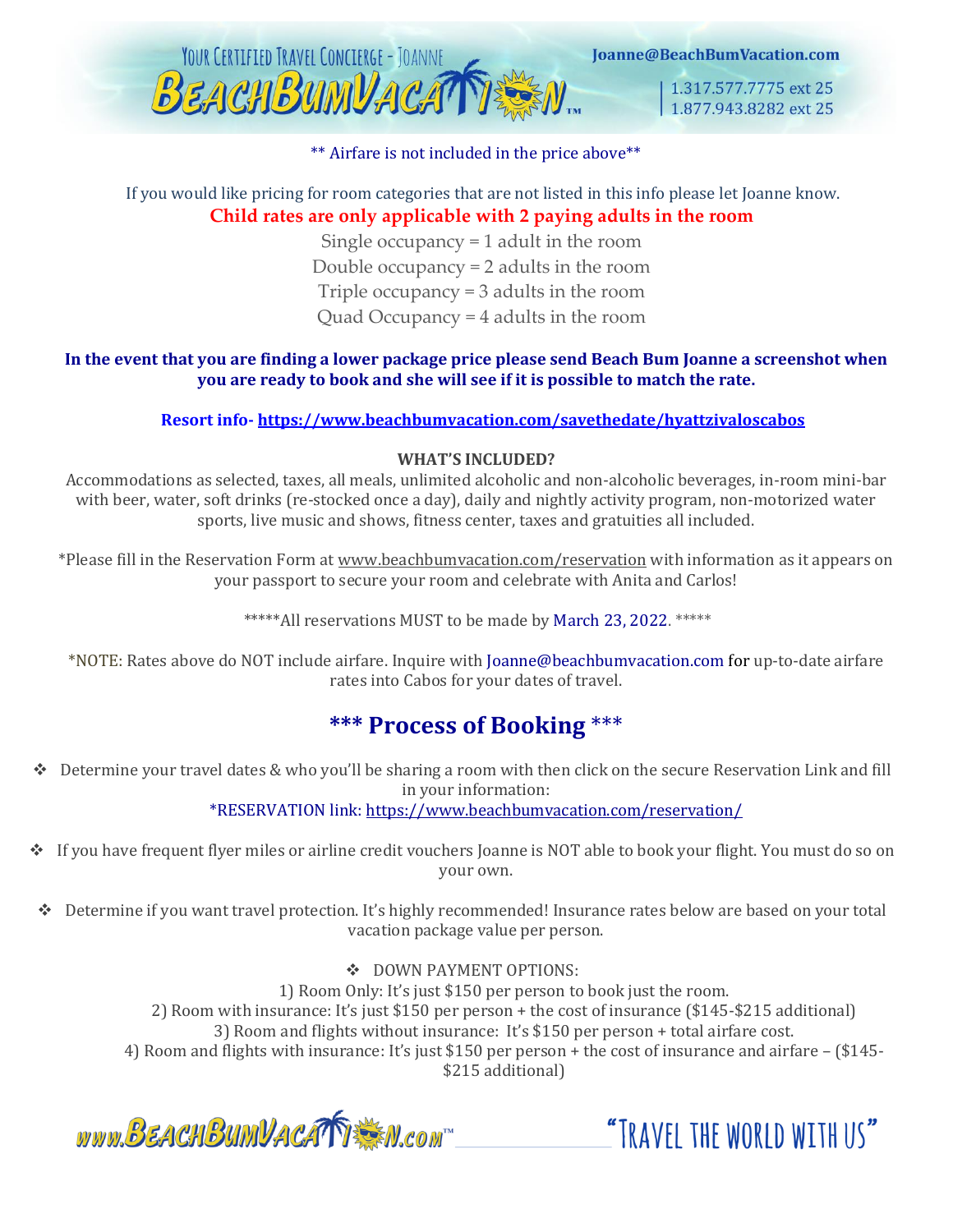

#### ❖ After the down payment is made the final balance is due March 23, 2022. NO EXCEPTIONS

❖ Once you place your reservation and your payment has been applied you will receive a confirmation invoice/itinerary for your trip!

\*\*\* Important Travel & Booking Information \*\*\*

When should I book?: As soon as possible for the best flight schedules and perks for being a part of Carlos and Anita's wedding group!

\*IMPORTANT! -- Airfare WILL fluctuate depending on availability at time you make your reservation, please make your payment with Joanne as soon as possible to ensure the lowest rate and best flight time options. Flight schedules to Los Cabos can be very limited so please contact her soon to make your reservation.

Who should I ask for when making my reservation? All reservations must be made directly through Joanne at Beach Bum Vacation. [www.beachbumvacation.com/reservation](http://www.beachbumvacation.com/reservation)

Payment policy: In order to guarantee your room the full payment must be received by March 23, 2022. AIRFARE will be due at the time you are ready to add it to your package. Airfare is not covered by travel insurance. If you would like flights to be covered we can take a look at a different policy.

#### Visa, MasterCard, American Express and Discover & Diners Club are also accepted. Note: Returned checks subject to \$30.00 fee.

What travel documents will I need? You will need a valid passport in order to travel to Los Cabos, no exceptions.

You will need to indicate on the form if you accept or decline TRIP INSURANCE.

PLEASE NOTE: Insurance CANNOT be added after payment is made. Insurance is due at the time of making the reservation along with the down payment. Optional insurance ranges from \$145 per person to \$215 per person (depending upon total trip cost).

This plan protects against cancelation penalties if the trip is canceled for any reason prior to departure. It also covers up to \$100 per person for trip interruption, up to \$800 per person for baggage loss, and up to \$5,000 per person for medical expenses. I strongly encourage you to purchase travel protection.

Special Needs: Please specify if anyone in your party meets any of the following criteria: (1) holds frequent flyer miles (2) is hearing or vision impaired (3) has dietary restrictions (4) needs a wheelchair (5) is diabetic (6) is highly allergic.

#### **CANCELATION POLICY:**

| Once reservation is made up to March 23, 2022 | \$150 cancellation penalty per person |
|-----------------------------------------------|---------------------------------------|
| From March 24, 2022 onward                    | 100% cancellation penalty             |

*The aforementioned is person or room canceling (so if 1 person within the room cancels these same rules apply for that person). Regarding Airline tickets – if Beach Bum Vacation booked your tickets - they are 100% not refundable* 

"TRAVFI THE WORLD WITH US"

www.BEACHBUMVACATTE M.com